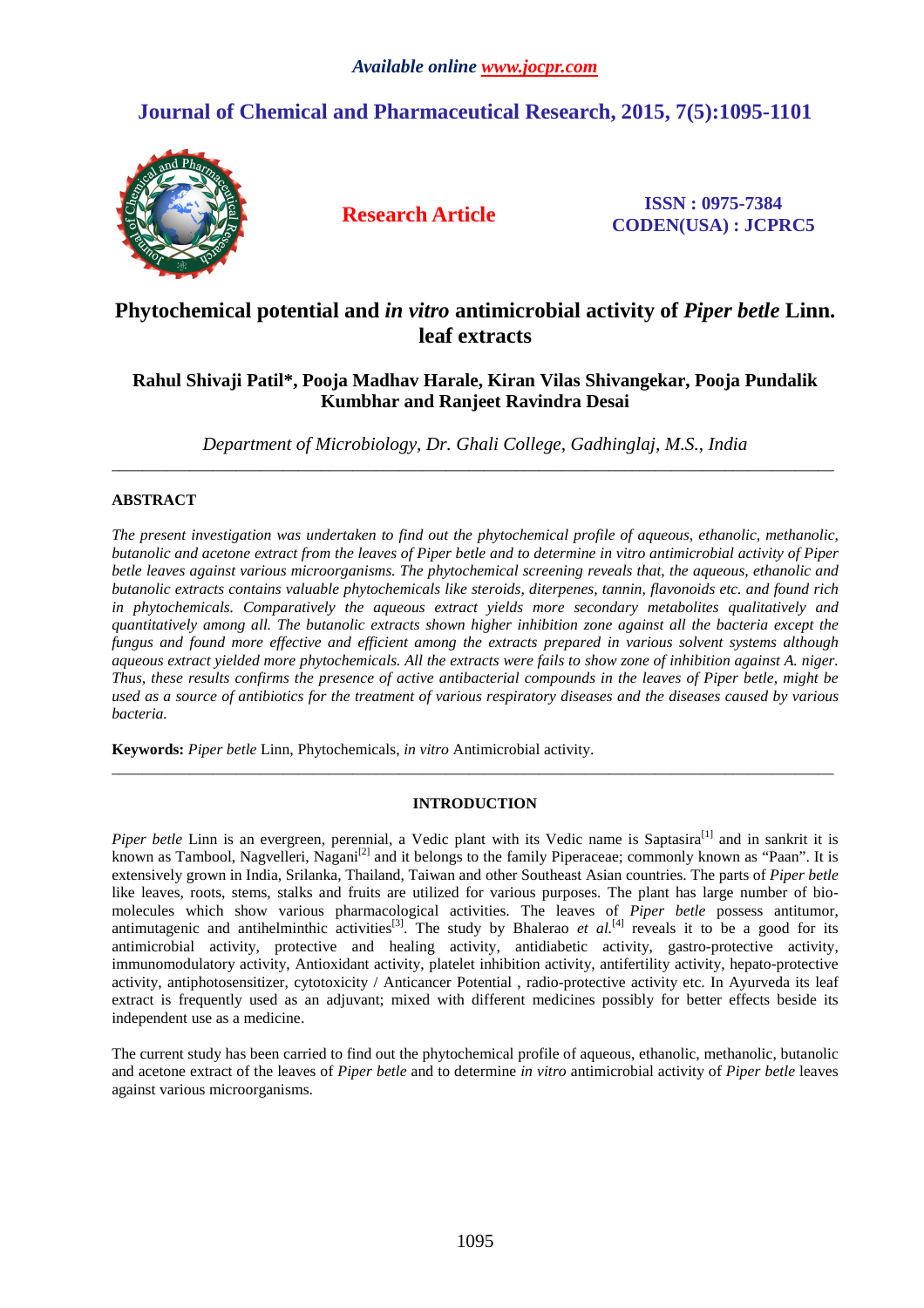### **EXPERIMENTAL SECTION**

*\_\_\_\_\_\_\_\_\_\_\_\_\_\_\_\_\_\_\_\_\_\_\_\_\_\_\_\_\_\_\_\_\_\_\_\_\_\_\_\_\_\_\_\_\_\_\_\_\_\_\_\_\_\_\_\_\_\_\_\_\_\_\_\_\_\_\_\_\_\_\_\_\_\_\_\_\_\_*

#### **Collection of the Plant material**

The fresh leaves of *Piper betle* were used in the present study are brought from the local market of Gadhinglaj, Kolhapur district, Maharashtra, India during the month January 2015. Leaves were washed with distilled water to remove the dirt and other particles. Then the leaves were crushed and dried in shaded area at room temperature  $(25^{\circ}C)$  for a period of a week. Then the dried leaves were grinded by using ordinary grinder and then sieved through sever.

#### **Identification and source detail**

The leaves of *Piper betle* Linn were authenticated by Associate Professor Mr. R. S. Sawant, Head, Department of Botany, Dr. Ghali College, Gadhinglaj, Kolhapur district, Maharashtra, India.

#### **Preparation of Test extract**

Various solvents like water, ethanol, methanol, butanol and acetone were used for extract preparation. The respective extracts of leaves of *Piper betle* were prepared by addition of 0.5 gm and 1.0 gm of powder into 10 ml of respective solvents to obtain the concentration 5 % and 10 % respectively and kept at room temperature for overnight. Sample further used after centrifugation at 5000 rpm for 10 minutes.

#### **Phytochemical Screening**

Phytochemical analysis of *Piper betle* Linn leaves were carried out for the aqueous, ethanolic, methanolic, butanolic and acetone extracts to evaluate the presence of secondary metabolites like steroids, saponins, flavonoids, phytosterols, phenolic compound, tannins, etc. (Table 1) by using various standard methods<sup>[5];6];[7]</sup> with slight modifications.

#### **Test for Steroids**

1 ml of test extract was added in 10 ml of chloroform and equal quantity of conc.  $H_2SO_4$  was added in test tube from side. The upper layer turns in red colour while  $H_2SO_4$  layer shows yellow colour with green fluorescence, which shows the presence of steroids.

#### **Test for Diterpenes: Copper acetate test**

Test extract was dissolved in distilled water and treated with 8-10 drops of copper acetate solution. Formation of emerald green colour indicates presence of the diterpenes.

#### **Test for Phlobatannins**

Aqueous extract of sample is boiled with 1% aqueous HCl, the deposition of red ppt taken as evidence for presence of Phlobatannins.

#### **Test for Tannin:-**

**Lead acetate test:** 2 ml test extract was added to 1% lead acetate and observed for yellowish precipitate which indicates the presence of tannin.

**FeCl<sub>3</sub>** test: 4 ml test extract was treated with 4 ml of FeCl<sub>3</sub>. Formation of green colour indicates presence of condensed tannin.

#### **Test for Cardial Glycosides: Keller-Killani Test**

2 ml glacial acetic acid with a drop of  $FeCl<sub>3</sub>$  used to treat the extract. The formation of brown colour ring indicates the presence of cardial glycosides.

#### **Test for Flavonoid:-**

**Alkaline reagent test:** Test extract was treated with 10 % NaOH solution; formation of the intense yellow colour evidence for presence of flavonoid.

**NH4OH test:** 10 % NH4OH was used to treat the 3 ml of test extract, development of yellow fluorescence indicates positive test.

**Mg turning test:** Test extract was treated with Mg followed by few drops of conc. HCl and finally 5 ml of 95 % ethanol was added. Formation of crimson red colour indicates presence of flavonoid.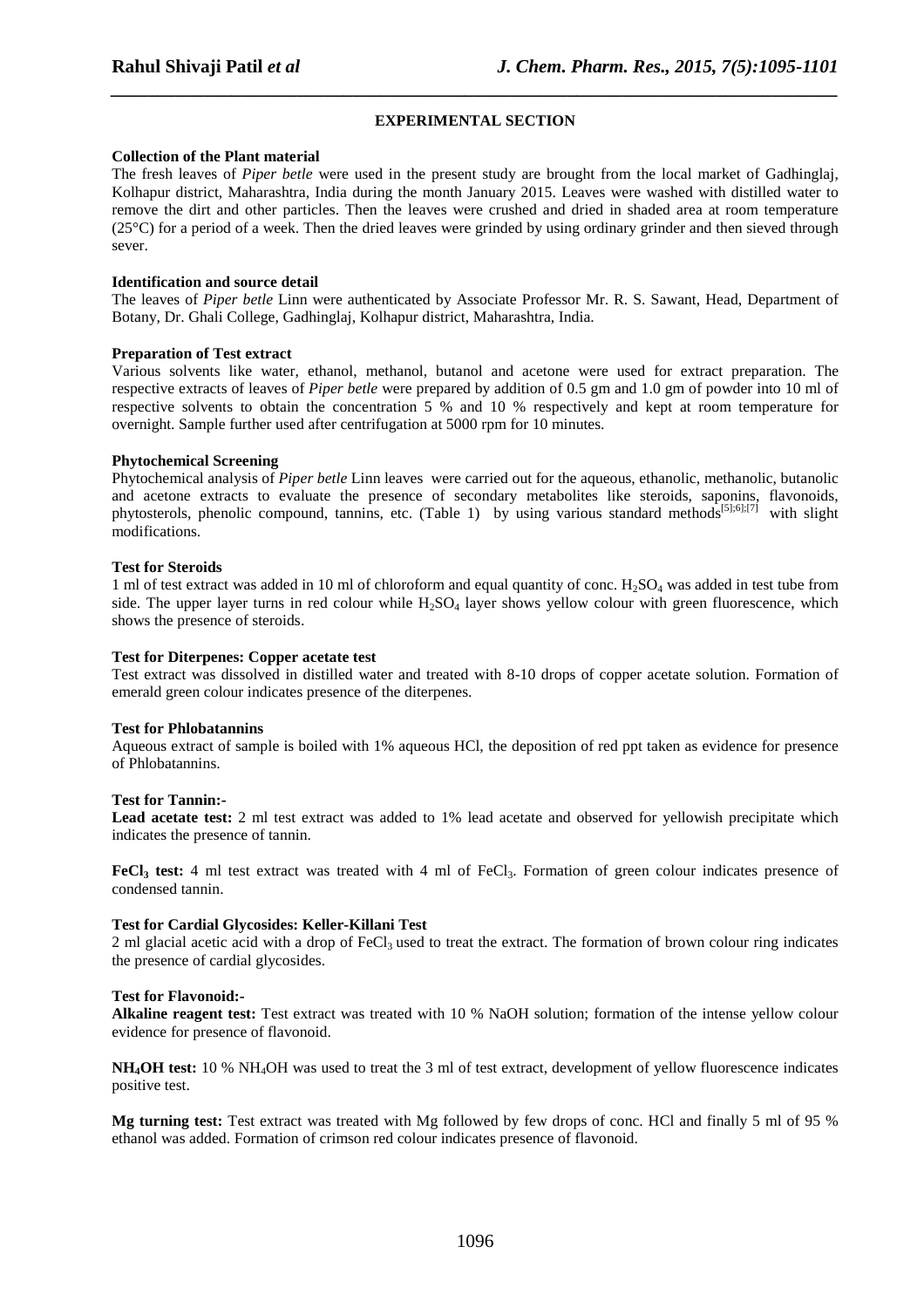**Zinc dust test:** 2 ml test extract were treated with Zn dust followed by few drops of conc. HCl, the development of red colour indicates positive test.

*\_\_\_\_\_\_\_\_\_\_\_\_\_\_\_\_\_\_\_\_\_\_\_\_\_\_\_\_\_\_\_\_\_\_\_\_\_\_\_\_\_\_\_\_\_\_\_\_\_\_\_\_\_\_\_\_\_\_\_\_\_\_\_\_\_\_\_\_\_\_\_\_\_\_\_\_\_\_*

#### **Test for Anthocyanin**

2 ml of aqueous test extract was added to 2 ml of 2 N HCl and NH<sub>3</sub>, the appearance of pink red colour turns to blue violet taken as an evidence for presence of anthocyanin.

#### **Test for Phytosterol: Salkowskis test**

Test extract was treated with chloroform and then filtered. The filtrate was treated with few drops of conc.  $H_2SO_4$ , shacked well, allowed for stand, the appearance of golden red colour indicates positive test.

#### **Test for Alkaloids:**

**Wagner's reagent test:** Filtrate (1 ml HCl was added into a test tube containing 3 ml conc. test extract. The mixture was heated gently for 20 minutes and filtered after cooling) was treated with Wagner's reagent, the formation of reddish precipitate shows presence of alkaloids.

**Hager's test:** The filtrate was treated with Hager's reagent; formation of yellow precipitate shows presence of alkaloids.

#### **Test for Phenol: Ferric Chloride test**

Test extract treated with 4-5 drops of Alcoholic FeCl<sub>3</sub> solution; formation of the bluish black colour indicates positive test for Phenol.

#### **Test for Emodins**

2 ml of NH4OH and 3 ml of benzene was added to the test extract. Appearance of the red colour indicates emodins.

#### **Test for Coumarin**

3 ml of 10% NaOH was added to 2 ml of aqueous test extract, the formation of yellow colour shows presence of coumarin.

#### **Test for Leucoanthocyanin**

5 ml of iso-amyl alcohol was added in 5 ml of aqueous test extract. The upper layer appears red in colour which indicates presence of Leuanthocyanin.

#### **Test for Saponin: Foam test**

5 ml test extract was mixed with 20 ml of distilled water and agitated in graduated cylinder for 15 minutes. The formation of foam taken as an evidence for saponin.

#### **Test.organisms**

The standard microorganisms were used for this study is, *Bacillus subtilis* NCIM 2635*, Salmonella typhimurium*  NCIM 2501*, Proteus vulgaris* NCIM 2813*, Staphylococcus aureus* NCIM 2654*, Aspergillus niger* NCIM 503.

#### **Preparation of bacterial suspension**

Standard loop full suspension of the test organisms were aseptically streaked onto nutrient agar slants and were incubated at 37°C for 24 hours. Then bacterial growth was harvested from the respective slant and suspension was prepared using sterile 1 ml normal saline (0.85 gm NaCl in 100 ml of distilled water). The suspensions were stored in the refrigerator at  $4^{\circ}$ C until used<sup>[7]</sup>.

#### **Preparation of fungal suspension**

The fungal culture was maintained on Potato dextrose agar (PDA), incubated at room temperature for 4-5 days. Then the fungal growth was harvested from the agar medium and suspension was prepared by using sterile 1 ml normal saline, finally stored in the refrigerator until used $^{[7]}$ .

#### *In vitro* **Antimicrobial activity**

*In vitro* testing of extracts for antimicrobial activity in the aqueous, ethanolic, methanolic, butanolic and acetone extracts of leaves of *Piper betle* Linn against various microorganisms (Table 2) was determined by using agar well diffusion method, using Nutrient agar medium for antibacterial activity while Potato dextrose agar (PDA) for antifungal activity<sup>[5]</sup>.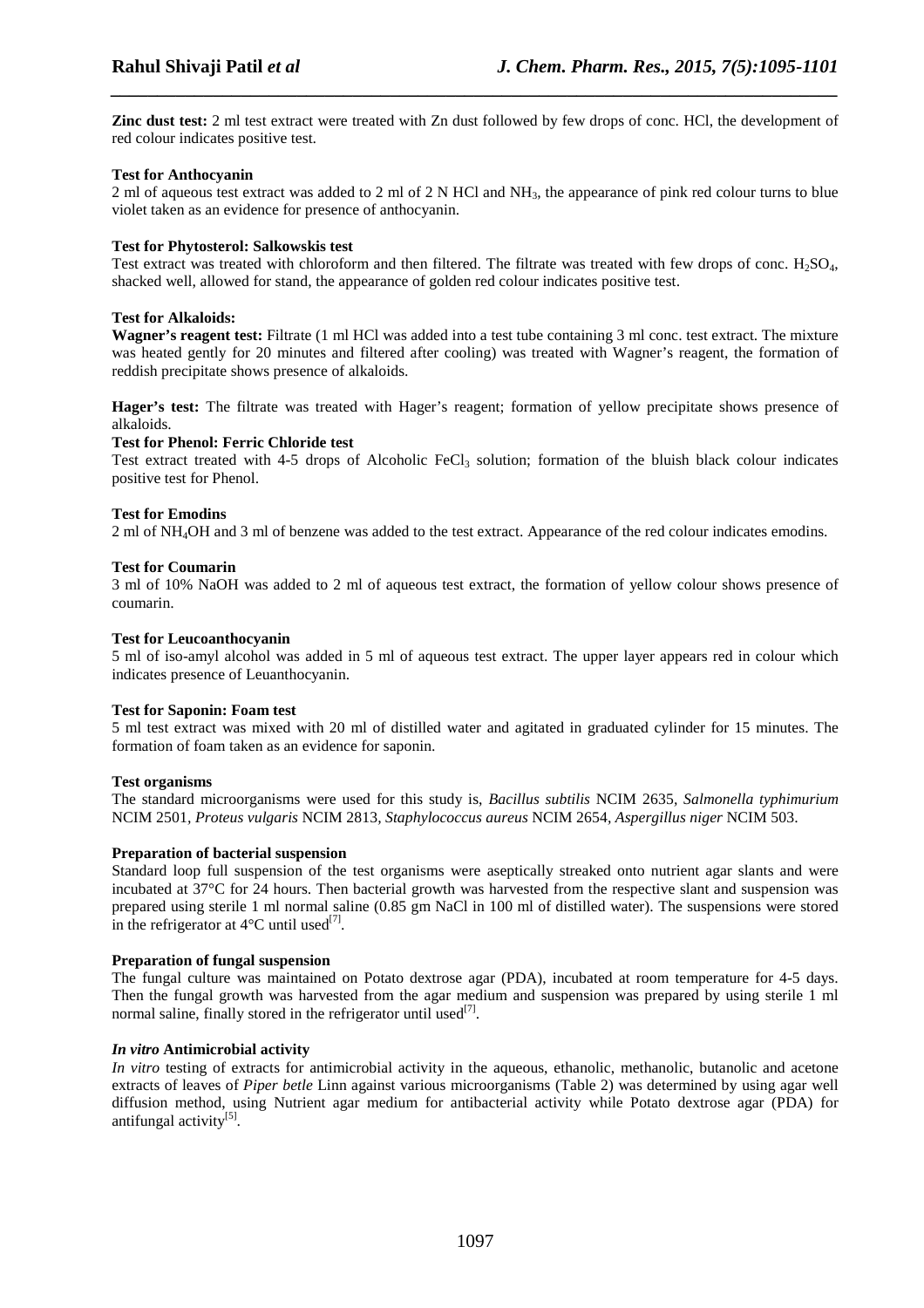#### **RESULTS AND DISCUSSION**

*\_\_\_\_\_\_\_\_\_\_\_\_\_\_\_\_\_\_\_\_\_\_\_\_\_\_\_\_\_\_\_\_\_\_\_\_\_\_\_\_\_\_\_\_\_\_\_\_\_\_\_\_\_\_\_\_\_\_\_\_\_\_\_\_\_\_\_\_\_\_\_\_\_\_\_\_\_\_*

The Phytohemical tests of various extracts from *Piper betle* leaves were performed and the results were presented in Table 1. In the phytochemical screening, aqueous extract yielded steroids, diterpenes, tannin, cardial glycosides, flavonoids, saponin, phenols, coumarin and alkaloids. Ethanolic extract contains various phytochemicals like steroids, diterpenes, tannin, flavonoids, saponin and coumarin. The methanolic extract of *Piper betle* leaves was shown presence of steroids, diterpenes, tannin, and saponin. Butanolic extract contains steroids, diterpenes, tannin, flavonoids, emodins and alkaloids while the acetone extract shown steroids, diterpenes, tannin, flavonoids, saponin and coumarin. Comparatively the aqueous extract yielded more secondary metabolites qualitatively and quantitatively among all. Flavonoids shows anti-inflamatory, vascular activities, antioxidant, antimicrobial as well as other medicinal properties<sup>[8]</sup>. Several reports are available in the literature on the antimicrobial activity of flavonoids<sup>[9];[10];[11]</sup>. According to Harborne<sup>[12]</sup> tannin may be toxic to bacteria, yeast and filamentous fungi. Tannin also shows potential antiviral<sup>[13]</sup> as well as antibacterial activity<sup>[14];[15]</sup> .

The results of *in vitro* antimicrobial activity of *Piper betle* leaves were represented in Table 2. The results (Table 2) revealed that the butanol extracted *Piper betle* leaves with 5 % of 50 µl (Fig 1) was found effective concentration which inhibited the growth of *Salmonella typhimurium, Staphylococcus aureus,* and *Bacillus cereus* rather 10 % of 50 µl concentration (Fig 3) was found effective against *Proteus vulgaris.* The butanolic extracts shown higher inhibition zone against all the bacteria except the fungus and found more effective and efficient among the extracts prepared in various solvent systems (Fig 1, Fig 2, Fig 3 and Fig 4). Even though aqueous extract yields more phytochemicals, the efficiency of antimicrobial activity was not noted up to mark. The aqueous and acetone extract of *Piper betle* leaves might be not effective against *Proteus vulgaris.* All the extracts were fails to shown zone of inhibition against *A. niger* (Fig 1 to 4). *Piper betle* leaves might be used as a repellent. The results obtained may support the use of *Piper betle* leaves in the traditional medicine for treatment of various respiratory diseases, the diseases like Pneumonia, Carbuncles, Boils, etc.; May be used in healing of wounds.

|                     |                                 |                                 | <b>Results</b> |                          |                          |                          |                |  |  |  |
|---------------------|---------------------------------|---------------------------------|----------------|--------------------------|--------------------------|--------------------------|----------------|--|--|--|
| Sr. No.             | Phytochemical                   |                                 | <b>Aqueous</b> | <b>Ethanolic</b>         | <b>Methanolic</b>        | <b>Butanolic</b>         | <b>Acetone</b> |  |  |  |
|                     |                                 |                                 | extract        | extract                  | extract                  | extract                  | extract        |  |  |  |
|                     | <b>Steroids</b>                 |                                 | $+++$          | $+$                      | $++$                     | $+++$                    | $+$            |  |  |  |
| $\overline{c}$      |                                 | Diterpenes: Copper acetate test | $++$           | $+$                      | $+$                      | $+++$                    | $+$            |  |  |  |
| 3                   | Phlobatannins                   |                                 | ٠              | ٠                        | $\overline{\phantom{a}}$ | $\overline{\phantom{a}}$ | ٠              |  |  |  |
|                     |                                 | Lead acetate test               | $++++$         | $+$                      | $++$                     | ÷                        | $++$           |  |  |  |
| $\overline{4}$      | Tannin:                         | FeCl <sub>3</sub>               |                | $+$                      | $++$                     | $+$                      | $++$           |  |  |  |
| 5                   | Cardial Glycosides:             |                                 | $+$            |                          |                          |                          |                |  |  |  |
| Keller-Killani test |                                 |                                 |                |                          |                          |                          |                |  |  |  |
|                     | Flavonoid:                      | Alkaline Reagent Test           | $++$           | $+$                      | ٠                        | $+$                      | $++$           |  |  |  |
| 6                   |                                 | NH <sub>4</sub> OH              | $++$           | $+$                      | ä,                       | $+$                      |                |  |  |  |
|                     |                                 | Mg turning test                 | ٠              | ٠                        | $\overline{a}$           |                          |                |  |  |  |
|                     |                                 | Zn dust test                    | $+$            | $\qquad \qquad -$        | ٠                        | ٠                        | ٠              |  |  |  |
| 7                   | Anthocyanin                     |                                 | ٠              | $\overline{\phantom{a}}$ | ä,                       | ٠                        | ä,             |  |  |  |
| 8                   | Phytosterol: Salkowski's test   |                                 |                | ٠                        | ٠                        | ٠                        | ٠              |  |  |  |
| 9                   | Alkaloids                       | Wagner's reagent                | $+$            |                          | ٠                        | $^{++}$                  |                |  |  |  |
|                     |                                 | Hager's reagent                 | $++$           | $\overline{\phantom{a}}$ | ä,                       | $+++$                    | ٠              |  |  |  |
| 10                  | Phenols: FeCl <sub>3</sub> test |                                 | $+$            | $\overline{\phantom{a}}$ | ä,                       | $\overline{\phantom{a}}$ | ٠              |  |  |  |
| 11                  | Emodins                         |                                 | ٠              | ٠                        | ٠                        | $+$                      | ٠              |  |  |  |
| 12                  | Coumarin                        |                                 | $+++$          | $+$                      | $\overline{a}$           | ٠                        | $++$           |  |  |  |
| 13                  | Leucoanthocyanin                |                                 | ٠              | ٠                        | ٠                        | ٠                        | ٠              |  |  |  |
| 14                  | Saponin: Foam test              |                                 | $++++$         | $+$                      | $+$                      | ٠                        | $+$            |  |  |  |

|  | Table 1: Phytochemicals of <i>Piper betle</i> Linn leaf extracts |  |  |  |
|--|------------------------------------------------------------------|--|--|--|
|  |                                                                  |  |  |  |

*Key: (+) Positive test, (-) Negative test, '+' low; '++' moderate; '+++' high*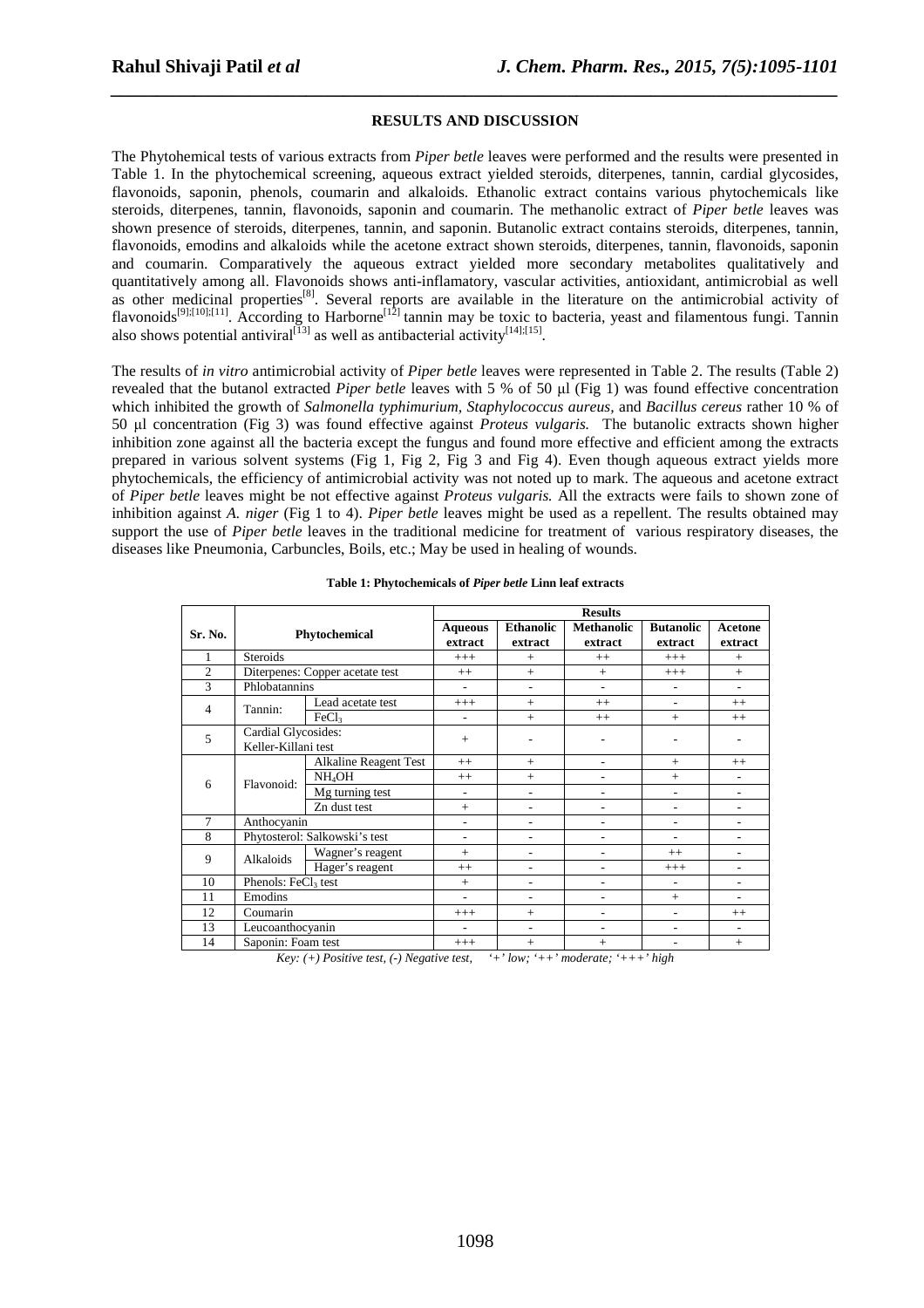|                                              | Zone of inhibition (mm) |                  |                 |                  |                          |                  |                 |                  |  |  |
|----------------------------------------------|-------------------------|------------------|-----------------|------------------|--------------------------|------------------|-----------------|------------------|--|--|
| Organism used                                | <b>Aqueous extract</b>  |                  |                 |                  | <b>Ethanolic extract</b> |                  |                 |                  |  |  |
|                                              | $5\%$                   |                  | $10\%$          |                  | $5\%$                    |                  | $10\%$          |                  |  |  |
|                                              | 50 <sub>µ</sub>         | 100 <sub>µ</sub> | 50 <sub>µ</sub> | 100 <sub>µ</sub> | 50 <sub>µ</sub>          | 100 <sub>µ</sub> | 50 <sub>µ</sub> | 100 <sub>µ</sub> |  |  |
| <b>Bacillus</b> subtilis<br><b>NCIM 2635</b> |                         | $14+1.00$        |                 |                  | ۰                        | $17.6 \pm 0.57$  | $12+1.00$       | $15.6 \pm 0.57$  |  |  |
| Salmonella typhimurium<br><b>NCIM 2501</b>   | $14.6 \pm 0.57$         |                  |                 |                  | ۰                        |                  |                 |                  |  |  |
| Proteus vulgaris<br><b>NCIM 2813</b>         |                         |                  |                 |                  | ۰                        | $16.0 \pm 1.00$  |                 | $19\pm1.00$      |  |  |
| Staphylococcus aureus<br><b>NCIM 2654</b>    | $18.3 \pm 1.52$         | $20.3 \pm 0.57$  | $17\pm1.00$     | $19.3 \pm 0.57$  | $12.6 \pm 0.57$          | $18 \pm 1.00$    | $19.6 \pm 0.57$ | $20 \pm 1.00$    |  |  |
| Aspergillus niger<br><b>NCIM 503</b>         |                         |                  |                 |                  |                          |                  |                 |                  |  |  |

## *\_\_\_\_\_\_\_\_\_\_\_\_\_\_\_\_\_\_\_\_\_\_\_\_\_\_\_\_\_\_\_\_\_\_\_\_\_\_\_\_\_\_\_\_\_\_\_\_\_\_\_\_\_\_\_\_\_\_\_\_\_\_\_\_\_\_\_\_\_\_\_\_\_\_\_\_\_\_* **Table 2:** *In vitro* **Antimicrobial activity of** *Piper betle* **Linn leaf extracts**

|                                            | Zone of inhibition (mm)   |                 |                 |                   |                          |                 |                 |                 |  |  |
|--------------------------------------------|---------------------------|-----------------|-----------------|-------------------|--------------------------|-----------------|-----------------|-----------------|--|--|
| Organism used                              | <b>Methanolic extract</b> |                 |                 |                   | <b>Butanolic extract</b> |                 |                 |                 |  |  |
|                                            | $5\%$                     |                 | $10\%$          |                   | $5\%$                    |                 | $10\%$          |                 |  |  |
|                                            | $50 \mu$                  | 100ul           | $50 \mu$ l      | 100 <sub>ul</sub> | 50 <sub>µ</sub>          | 100ul           | 50 <sub>µ</sub> | $100 \mu l$     |  |  |
| Bacillus subtilis<br><b>NCIM 2635</b>      |                           | $14.0 \pm 1.00$ |                 |                   | $25.0 \pm 1.00$          | $32.6 \pm 0.57$ | $16.0 \pm 1.00$ | $25.6 \pm 0.57$ |  |  |
| Salmonella typhimurium<br><b>NCIM 2501</b> | $13.6 \pm 0.57$           | $15.3 \pm 1.52$ |                 | $15.6 \pm 0.57$   | $28.6 \pm 0.57$          | $31.0 \pm 1.15$ | $20.0 \pm 1.00$ | $30.0 \pm 0.00$ |  |  |
| Proteus vulgaris<br><b>NCIM 2813</b>       | $14.0 + 1.00$             | $19.0 \pm 1.00$ | $14.0 \pm 0.00$ | $18.3 \pm 0.57$   |                          |                 | $12.0 \pm 1.00$ | $12.0 \pm 1.00$ |  |  |
| Staphylococcus aureus<br><b>NCIM 2654</b>  | $15.3 \pm 1.52$           | $16.3 \pm 0.57$ | $13.0 \pm 1.00$ | $20.3 \pm 0.57$   | $18.6 \pm 0.57$          | $30.0 \pm 1.00$ | $22.6 \pm 0.57$ | $25.0 \pm 1.00$ |  |  |
| Aspergillus niger<br><b>NCIM 503</b>       |                           | ۰               |                 |                   |                          |                 |                 |                 |  |  |

|                                              | Zone of inhibition (mm) |                 |               |                 |  |  |  |  |  |
|----------------------------------------------|-------------------------|-----------------|---------------|-----------------|--|--|--|--|--|
|                                              | <b>Acetone extract</b>  |                 |               |                 |  |  |  |  |  |
| Organism used                                | $5\%$                   |                 | $10\%$        |                 |  |  |  |  |  |
|                                              | $50\mu$ l               | $100\mu$ l      | $50\mu$ l     | $100 \mu l$     |  |  |  |  |  |
| <b>Bacillus</b> subtilis<br><b>NCIM 2635</b> |                         | $12.6 + 0.57$   | $11.6 + 0.57$ | $15.0 \pm 0.57$ |  |  |  |  |  |
| Salmonella typhimurium<br><b>NCIM 2501</b>   |                         |                 |               | $18.0 \pm 0.00$ |  |  |  |  |  |
| Proteus vulgaris<br><b>NCIM 2813</b>         |                         |                 |               |                 |  |  |  |  |  |
| Staphylococcus aureus<br><b>NCIM 2654</b>    | $15.3 + 0.57$           | $15.0 \pm 1.00$ |               | $18.0 \pm 1.00$ |  |  |  |  |  |
| Aspergillus niger<br><b>NCIM 503</b>         |                         |                 |               |                 |  |  |  |  |  |

*Note: Each value is the mean of three readings ± SD.* 



#### **Figure 1: Effect of 5% (50 µl)** *Piper betle* **Linn leaf extracts against test organisms**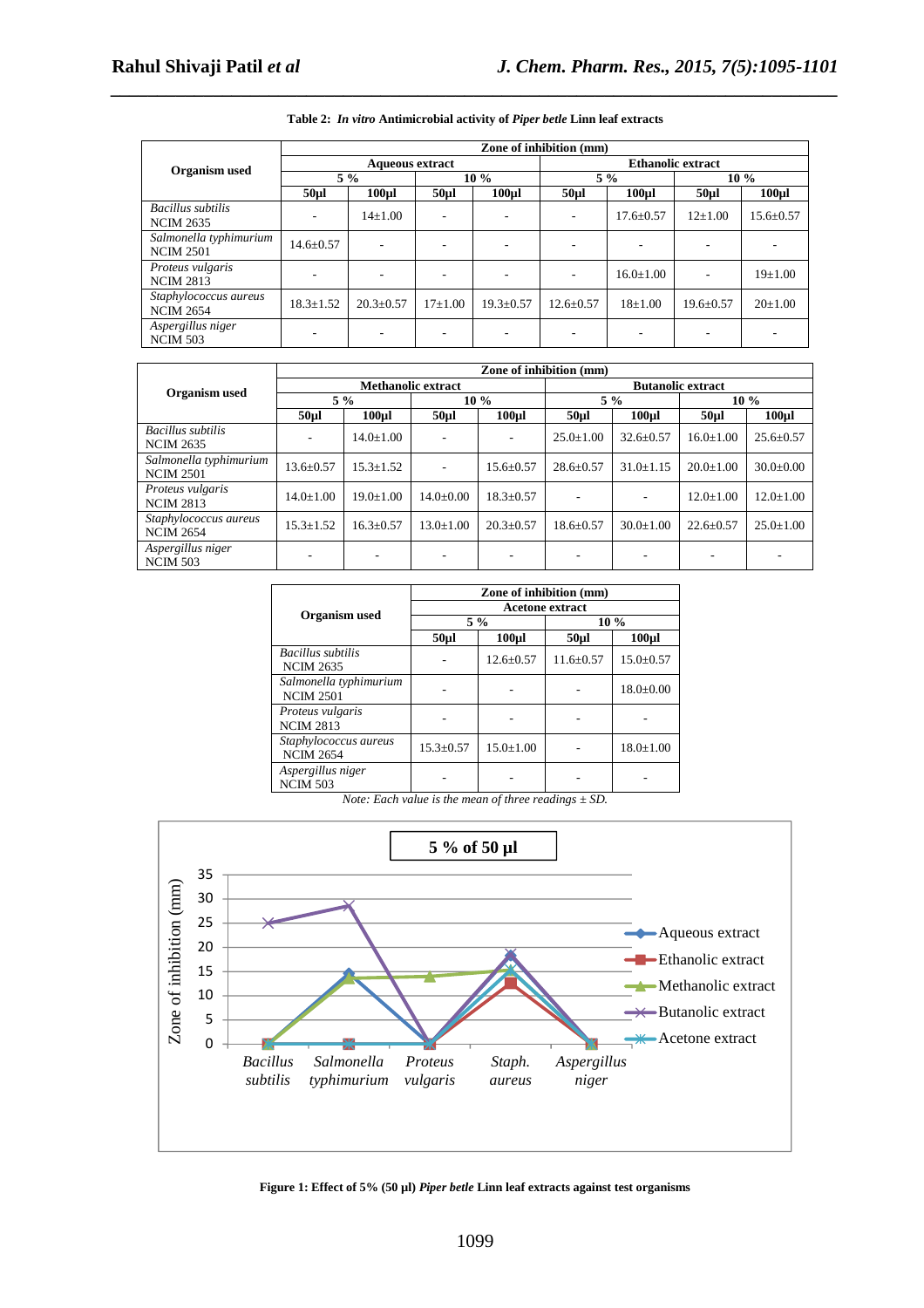

*\_\_\_\_\_\_\_\_\_\_\_\_\_\_\_\_\_\_\_\_\_\_\_\_\_\_\_\_\_\_\_\_\_\_\_\_\_\_\_\_\_\_\_\_\_\_\_\_\_\_\_\_\_\_\_\_\_\_\_\_\_\_\_\_\_\_\_\_\_\_\_\_\_\_\_\_\_\_*

**Figure 2: Effect of 5% (100 µl)** *Piper betle* **Linn leaf extracts against test organisms** 



**Figure 3: Effect of 10% (50 µl)** *Piper betle* **Linn leaf extracts against test organisms**